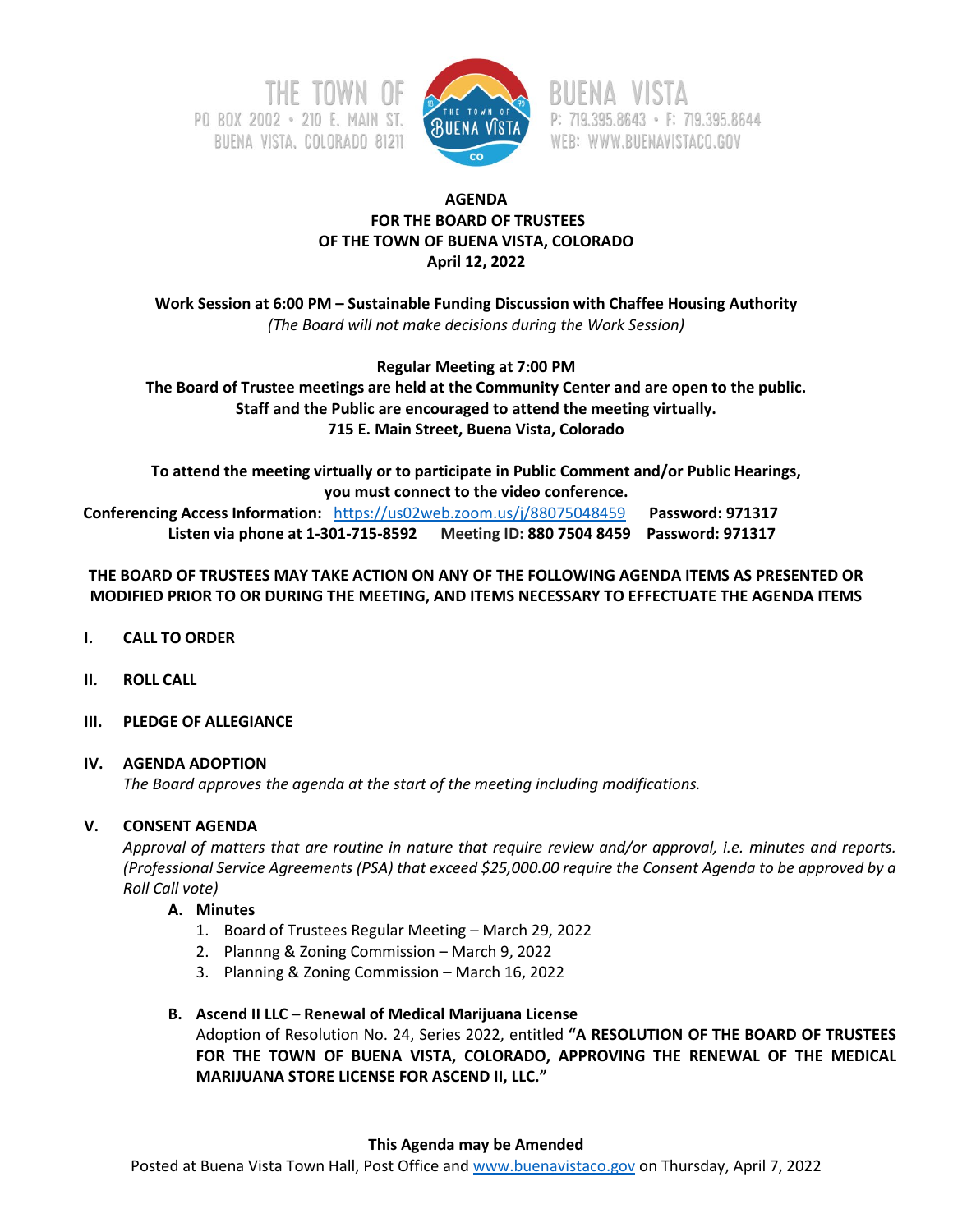## **VI. PUBLIC COMMENT**

*Citizen participation where the public can sign up prior to the start of the meeting to speak during public comment. Three minutes for matters not on the agenda or for agenda items not scheduled for Public Hearing. Enter your name, address, and subject to be discussed in the Zoom Chat box, or when Mayor Lacy asks for Public Comment, click the raise hand button in the webinar control panel, or by phone press \*9, and the meeting host will prompt you to unmute when it is your turn to speak. Or you may email the information to [bvclerk@buenavistaco.gov.](mailto:bvclerk@buenavistaco.gov) Neither Town Board nor Town staff should be expected to respond to matters raised in the Public Comment segment of Board meetings. Nevertheless, Board members will always retain the right to ask questions of the speaker and respond then or later to remarks made by any citizen. Comments made in the Zoom Chatbox will not be discussed or included in the minutes.*

## **VII. STAFF REPORTS** *(Estimated Time – 15 minutes)*

- 1. Town Administrator
- 2. Town Treasurer
- 3. Police Chief
- 4. Fire Chief
- 5. Airport Manager

#### **VIII. BUSINESS ITEMS**

### **A. Public Hearing – Stackhaus Annexation and Zoning Ordinances**

*The Board will hear presentations from Stackhaus LLC as well as staff and public comment on the petition to annex and application to zone 15750 County Road 306.*

Should the Board of Trustees approve the adoption of Resolution No. 25, Series 2022, entitled, **"A RESOLUTION MAKING CERTAIN FINDINGS OF FACT REGARDING THE PROPOSED ANNEXATION OF PARCELS OF LAND TO THE TOWN OF BUENA VISTA, COLORADO, KNOWN AS STACKHAUS ANNEXATION NO. 1 AND NO. 2?"**

Should the Board of Trustees approve the adoption of Ordinance No. 10, Series 2022, entitled **"AN ORDINANCE OF THE TOWN OF BUENA VISTA, COLORADO ANNEXING TO THE TOWN OF BUENA VISTA, COLORADO BY SERIAL ANNEXATION CERTAIN REAL PROPERTY KNOWN AS STACKHAUS ANNEXATION NO. 1?"**

Should the Board of Trustees approve the adoption of Ordinance No. 11, Series 2022, entitled **"AN ORDINANCE OF THE TOWN OF BUENA VISTA, COLORADO ANNEXING TO THE TOWN OF BUENA VISTA, COLORADO BY SERIAL ANNEXATION CERTAIN REAL PROPERTY KNOWN AS STACKHAUS ANNEXATION NO. 2?"**

Should the Board of Trustees approve the adoption of Ordinance No. 12, Series 2022, entitled **"AN ORDINANCE OF THE TOWN OF BUENA VISTA, COLORADO, ZONING NEWLY ANNEXED PROPERTY KNOWN AS THE STACKHAUS ANNEXATION NOS. 1 AND 2?"**

#### **B. Proposed Changes to the Water Rate Schedule**

*The Board will consider establishing updated water rates specific to water rates, system investment and water dedication fees.(Estimated time – 10 minutes)*

Should the Board of Trustees approve the adoption of Resolution No. 26, Series 2022, entitled, **"A RESOLUTION OF THE BOARD OF TRUSTEES OF THE TOWN OF BUENA VISTA, COLORADO, ESTABLISHING UPDATED WATER RATES IN THE 2022 FEE SCHEDULE.**

#### **This Agenda may be Amended**